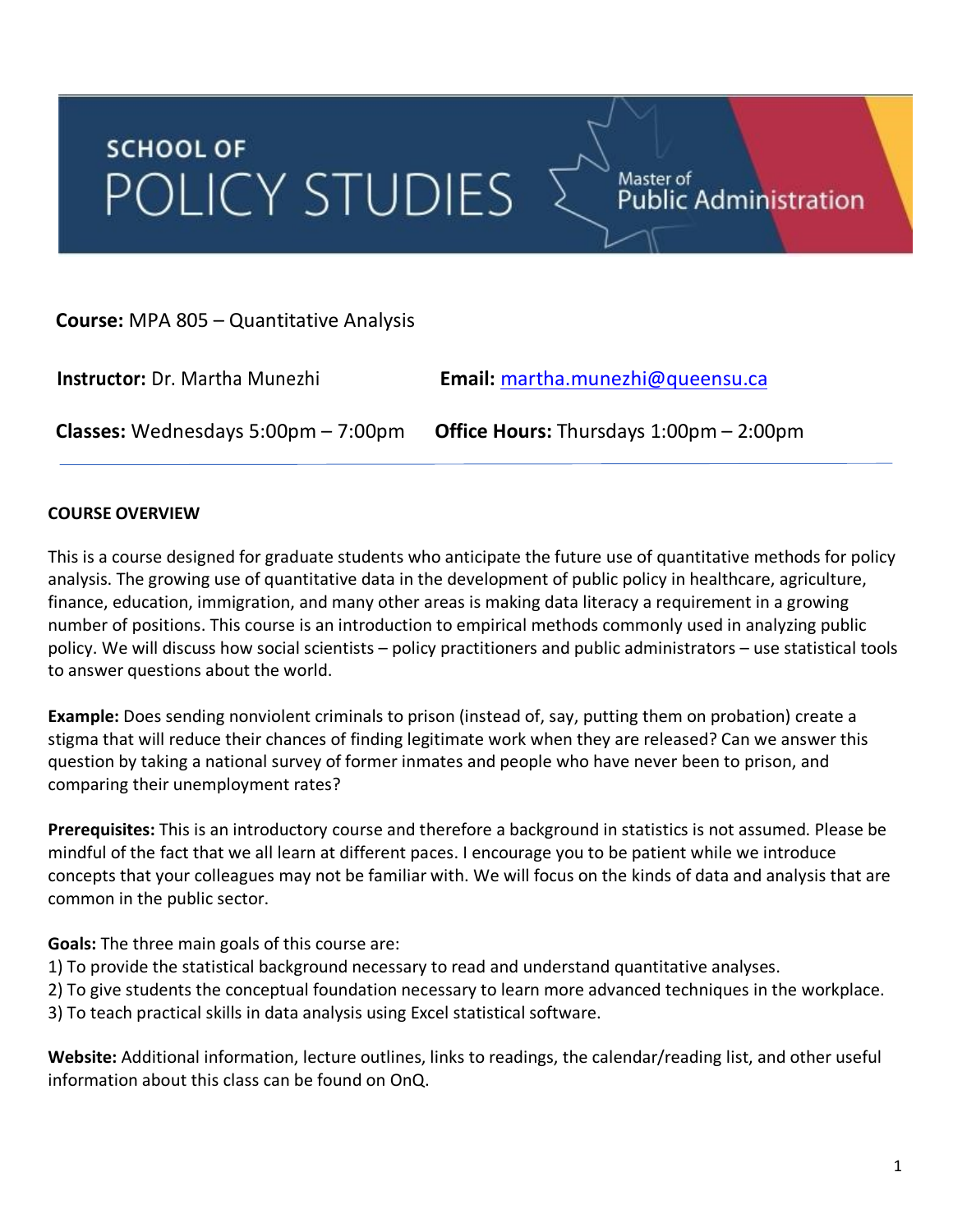## **LEARNING OUTCOMES**

The overarching objective of Quantitative Analysis is for students to describe data and make inferences based on well-reasoned statistical arguments. By the end of the course, you should be able to perform basic empirical analyses and critically evaluate and explain basic empirical work done by other people. The specific learning outcomes are to:

- describe data with descriptive statistics;
- describe the nature of randomness and variation in data;
- demonstrate your ability to frame a testable research question;
- understand the meaning of analyses using confidence intervals, test statistics, and p-values.
- perform statistical analyses;
- interpret the results of statistical analyses;
- make inferences about the population from sample data;
- summarize and interpret the data and regression results presented in a report;
- demonstrate your ability to use Excel to produce results and your capacity to write about those results in a manner that is easily understood by a non-technical audience;
- understand the meaning of jargon used to describe empirical methods and statistical assumptions in policy and government reports;
- realize that quantitative analysis has many practical applications.

## **COURSE READINGS**

Specific readings for each class will be posted on OnQ prior to class. Please complete all readings prior to the class in which they will be discussed. The lectures will also cover material not included in the readings. The readings and lectures are not substitutes; they are designed to complement each other.

Textbook: Michael Sullivan, III (2021) Statistics Informed Decisions Using Data. Pearson. 6<sup>th</sup> Edition. *Required:* This textbook will be available as an e-text with access to MyLab. The link to buy codes for the e-text and access to MyLab from the Queen's University campus bookstore is:

https://www.campusbookstore.com/textbooks/access-code-search-engine. Search for MPA805 from the list of courses. The purchase price is listed as \$107.95.

*Optional:* Once you have registered into the MyLab course, you can choose to purchase the \$65 loose leaf text from Pearson (free shipping in Canada). The link to purchase the loose-leaf text is under 'Purchase Options' on the left-hand menu.

## **Software**

We will use Excel for many of the statistical methods and Microsoft Word for some of the homework assignments. We will have demonstration session on how to analyze data and construct graphs in Excel in some of our classes and in the additional tutorials.

While the majority of MPA graduates do not conduct statistical analysis for a living, some knowledge of statistical software has been important in helping past students gain employment in both government agencies and the private sector.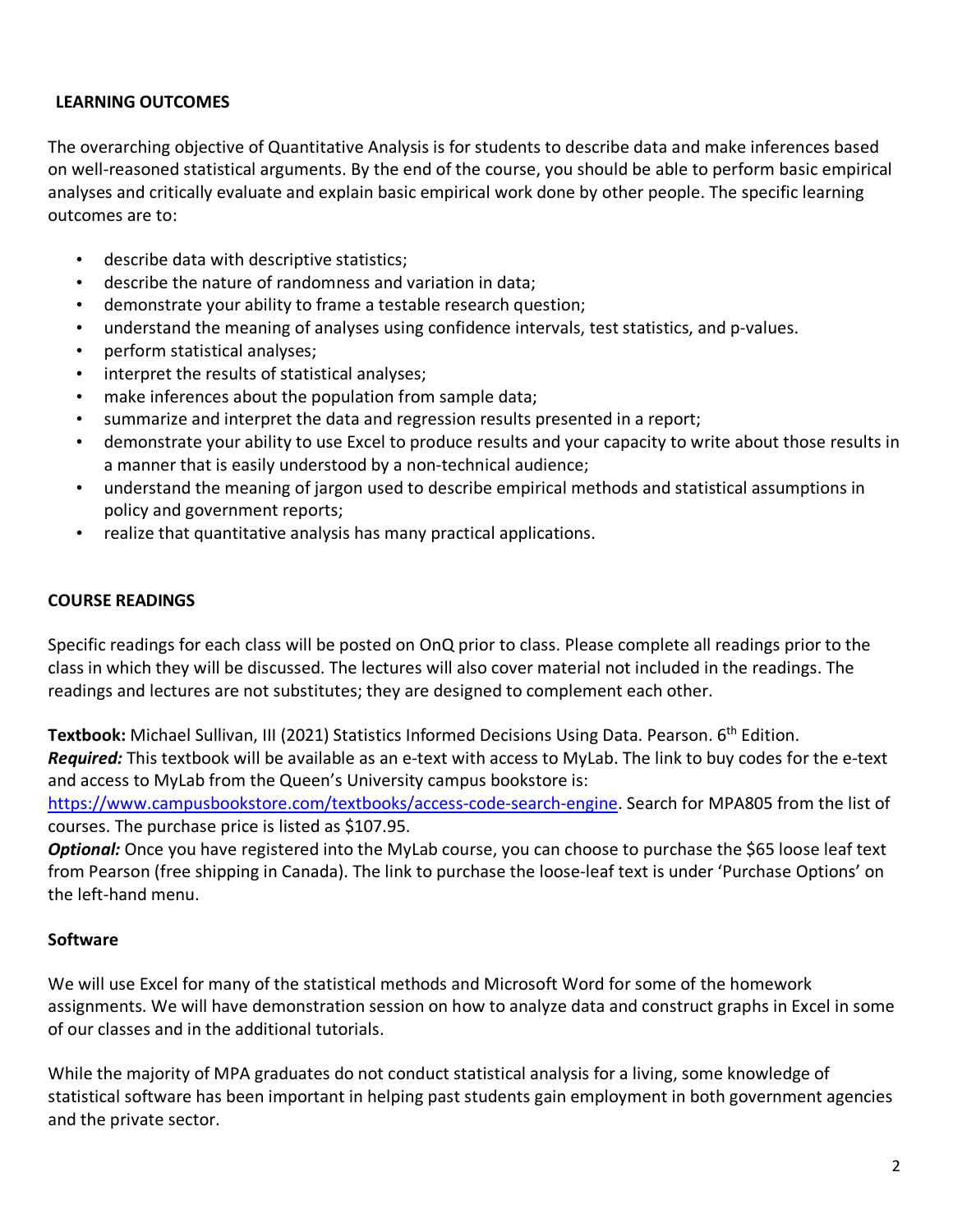#### **GRADING SCHEME**

Grading for Quantitative Analysis will be based on:

| Weekly review questions      | 40%  |
|------------------------------|------|
| Attendance and participation | 10%  |
| Individual mid-term exam     | 25%  |
| Group final exam             | 25%  |
| Total                        | 100% |

**Weekly review questions:** 40%. I will post weekly review questions on the MyLab platform that should be completed before we cover the topic each week. This is meant to encourage students to read and review the course videos, and textbook material before they come to the class sessions. The weekly review will start in the second week of the semester to give students time to purchase the e-text and access to MyLab.

**Attendance and participation:** 10%. This grade will comprise of the average of an evaluation of your active participation in class and your self-evaluation based on the effort you put in the course during the semester. The self-evaluation is due on **Wednesday 8 December 2021.** 

**Individual midterm exam:** 25%. The exam will be taken on **Wednesday 20 October** 2021 in week 7.

**Group final exam:** 25%. The final exam will be a group take home exam that will be released on Wednesday 1 December 2021 in week 13 and it will be due a week after it is issued, on **Wednesday 8 December 2021**. I will randomly assign the class to groups of 6 individuals.

I will not accept late work except in cases of medical or family emergency. If you require accommodations for a disability, please see me as soon as possible. If you are unable to write the exam (i.e. if you are sick, personal issues, etc.), you must let me know BEFORE the exam time.

**Excel workshops and TA office hours:** Our TA office hours will be Thursdays 5:30pm – 6:30pm. We will have 5 optional (but highly recommended) Excel workshops led by our TA on the following dates during office hours: 1) September 16<sup>th</sup>, 2) September 23<sup>rd</sup>, 3) October 28<sup>th</sup>, 4) November 11<sup>th</sup> and 5) November 18<sup>th</sup>.

**Attendance and lateness:** All students are expected to attend all class sessions. Although attendance will not be taken each and every class, be warned that you are responsible for all material covered in class including that, which is not in the text. You are expected to make every effort to be on time to class sessions.

**Teaching style**: There are many ways to learn. And different styles are more effective for some students than others. Therefore, we will utilize several different approaches: lectures, PowerPoint slides, problem sets, and discussions.

**Travel during exams:** According to university regulations, students are expected to be available to write scheduled exams at any time during the official December and April examination periods. Requests to write a make-up exam because of conflicting travel plans (e.g. flight bookings) or requests to miss an exam due to other plans will NOT be considered except under extraordinary circumstances. Students are advised to wait until the final exam schedules are posted before making any travel arrangements.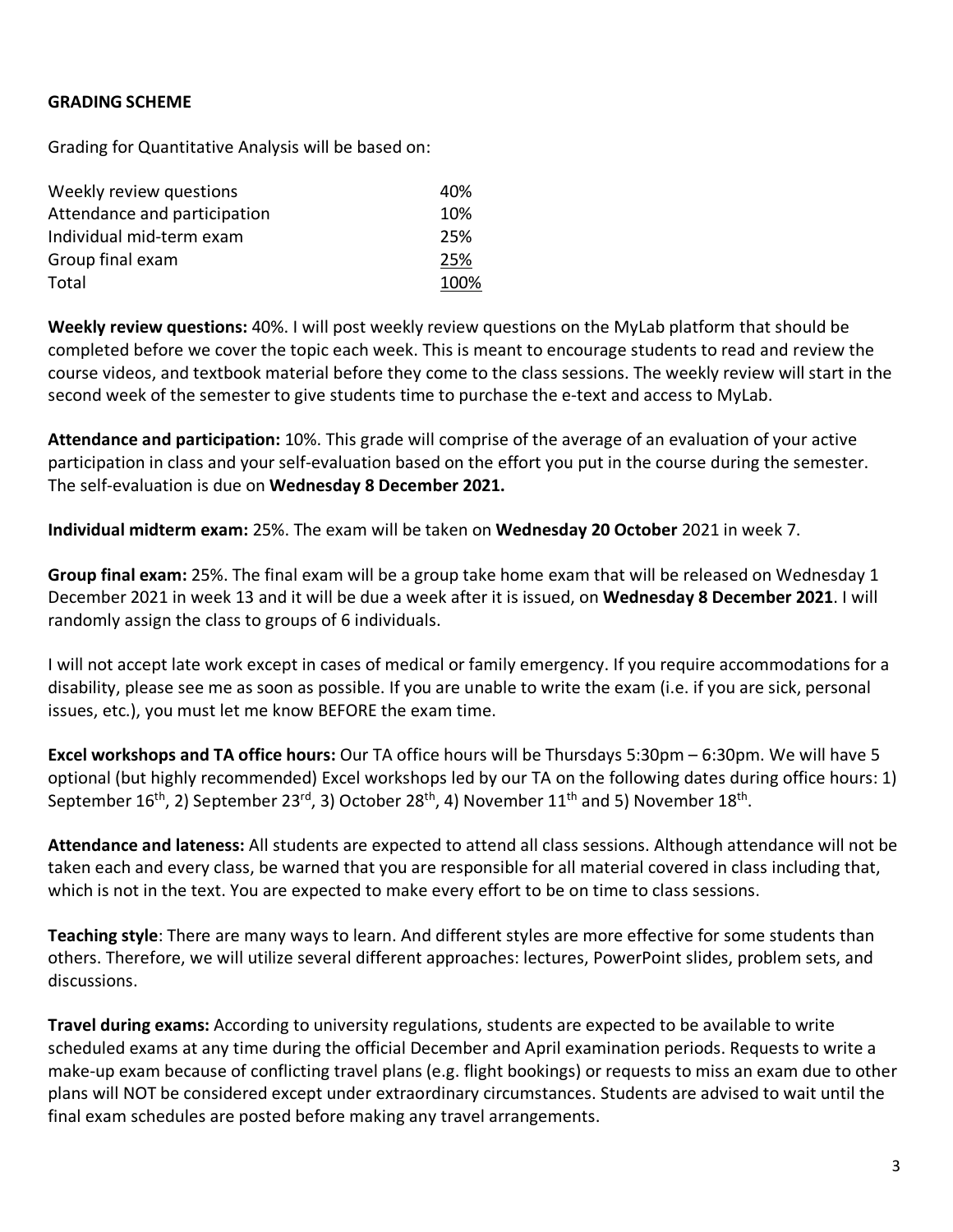## **ACADEMIC INTEGRITY**

Academic Integrity is constituted by the five core fundamental values of honesty, trust, fairness, respect and responsibility (see www.academicintegrity.org). These values are central to the building, nurturing and sustaining of an academic community in which all members of the community will thrive. Adherence to the values expressed through academic integrity forms a foundation for the "freedom of inquiry and exchange of ideas" essential to the intellectual life of the University (see the Senate Report on Principles and Priorities www.queensu.ca/secretariat/policies/senate/report- principles-and-priorities).Students are responsible for familiarizing themselves with the Academic Integrity Policy of the School of Graduate Studies, available at http://www.queensu.ca/sgs/forstudents/policiesprocedures/SGSAcademicIntegrityPolicyas ofFeb2012.pdf.

Departures from academic integrity include plagiarism, use of unauthorized materials, facilitation, forgery and falsification, and are antithetical to the development of an academic community at Queen's. Given the seriousness of these matters, actions which contravene the regulation on academic integrity carry sanctions that can range from a warning or the loss of grades on an assignment or the failure of a course to the rescinding of a degree.

## **ACCOMMODATION FOR STUDENTS WITH DISABILITIES**

Students with physical and learning disabilities must contact the instructor as soon as possible in order for accommodations/modifications for course expectations to be made.

Queen's University is committed to achieving full accessibility for persons with disabilities. Part of this commitment includes arranging academic accommodations for students with disabilities to ensure they have an equitable opportunity to participate in all of their academic activities. If you are a student with a disability and think you may need accommodations, you are strongly encouraged to contact Queen's Student Accessibility Services (QSAS) and register as early as possible. For more information, including important deadlines, please visit the QSAS website at: http://www.queensu.ca/studentwellness/accessibility-services/

## **STATEMENT OF INCLUSION**

In this class I will work to promote an anti-discriminatory environment where everyone feels respected, valued and welcome. It is my intent to present materials and activities that are respectful of the diversity of students and experiences in this classroom. Students in this class are encouraged to speak up and participate during class meetings. Because the class will represent a diversity of individuals, beliefs, backgrounds, and experiences, you must show respect for your colleagues in this class.

## **COPYRIGHT**

The link below provides a brief summary of the Copyright Act of Canada (the Act) as it relates to instruction at Queen's University.

https://library.queensu.ca/help-services/copyright-fair-dealing/copyright-basics-instructors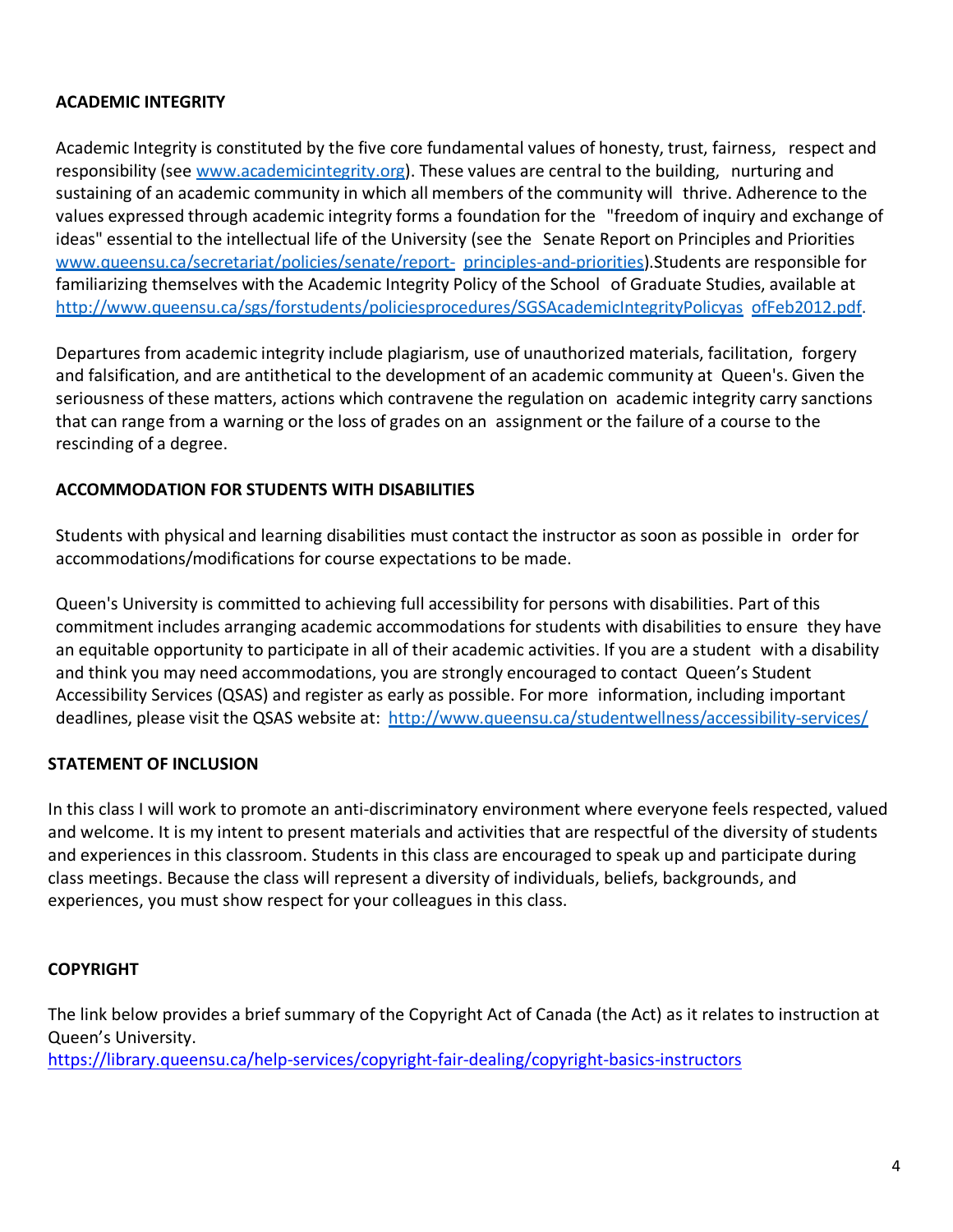## **Tentative delivery schedule**

## **Please Note:**

Any changes to this delivery schedule will be communicated in class or in writing by the professor to the students.

| <b>Week</b>                      | <b>Topic</b>                                           | <b>Key Learning Objectives</b>                                                                              | <b>Learning Activities</b>           | <b>Resources</b>            |
|----------------------------------|--------------------------------------------------------|-------------------------------------------------------------------------------------------------------------|--------------------------------------|-----------------------------|
| 1                                | Data collection                                        | Describe the need for Quantitative Analysis<br>1.                                                           | Lecture, group                       | Course slides               |
|                                  |                                                        | Describe the types of data and data sources<br>2.<br>Determine the level of measurement of a variable<br>3. | discussions, classroom<br>activities | Other assigned<br>$\bullet$ |
| September 8                      |                                                        |                                                                                                             |                                      | readings                    |
|                                  |                                                        |                                                                                                             |                                      | Text, Chapter 1             |
|                                  |                                                        |                                                                                                             |                                      | $1.1 - 1.6$                 |
| $\overline{2}$                   | Organizing and                                         | Organizing data in qualitative and quantitative data<br>1.                                                  | Lecture, group                       | Course slides<br>$\bullet$  |
| summarizing data<br>September 15 |                                                        | in tables, bar graphs, pie charts, histograms                                                               | discussions, classroom               | Other assigned<br>$\bullet$ |
|                                  | Constructing frequency graphs<br>2.                    | activities<br>1. Week 2 review<br>due September 14                                                          | readings                             |                             |
|                                  |                                                        |                                                                                                             | Text, Chapter 2<br>$\bullet$         |                             |
|                                  |                                                        |                                                                                                             |                                      | $2.1 - 2.4$                 |
| $\overline{3}$                   | Numerically                                            | Determine the arithmetic mean, median, mode and                                                             | Lecture, group                       | Course slides<br>$\bullet$  |
| September 22                     | summarizing data                                       | range of variables.                                                                                         | discussions, classroom               | Other assigned<br>$\bullet$ |
|                                  | Determine the standard deviation and variance of<br>2. | activities                                                                                                  | readings                             |                             |
|                                  |                                                        | variables.                                                                                                  | Week 3 review<br>2.                  | Text, Chapter 3             |
|                                  |                                                        | Use Excel to determine measures of central<br>3.                                                            | due September 21                     | $3.1 - 3.5$                 |
|                                  |                                                        | tendency for a data set.                                                                                    |                                      |                             |
| 4                                | Probability                                            | Apply the rules of probability.<br>1.                                                                       | Lecture, group                       | Course slides<br>$\bullet$  |
|                                  |                                                        | Recognize, compute and interpret probabilities.<br>2.                                                       | discussions, classroom               | Other assigned              |
| September 29                     |                                                        | Distinguish between discrete and continuous<br>3.                                                           | activities                           | readings                    |
|                                  |                                                        | random variables.                                                                                           | Week 4 review<br>3.                  | Text, Chapter 5             |
|                                  |                                                        |                                                                                                             | due September 28                     |                             |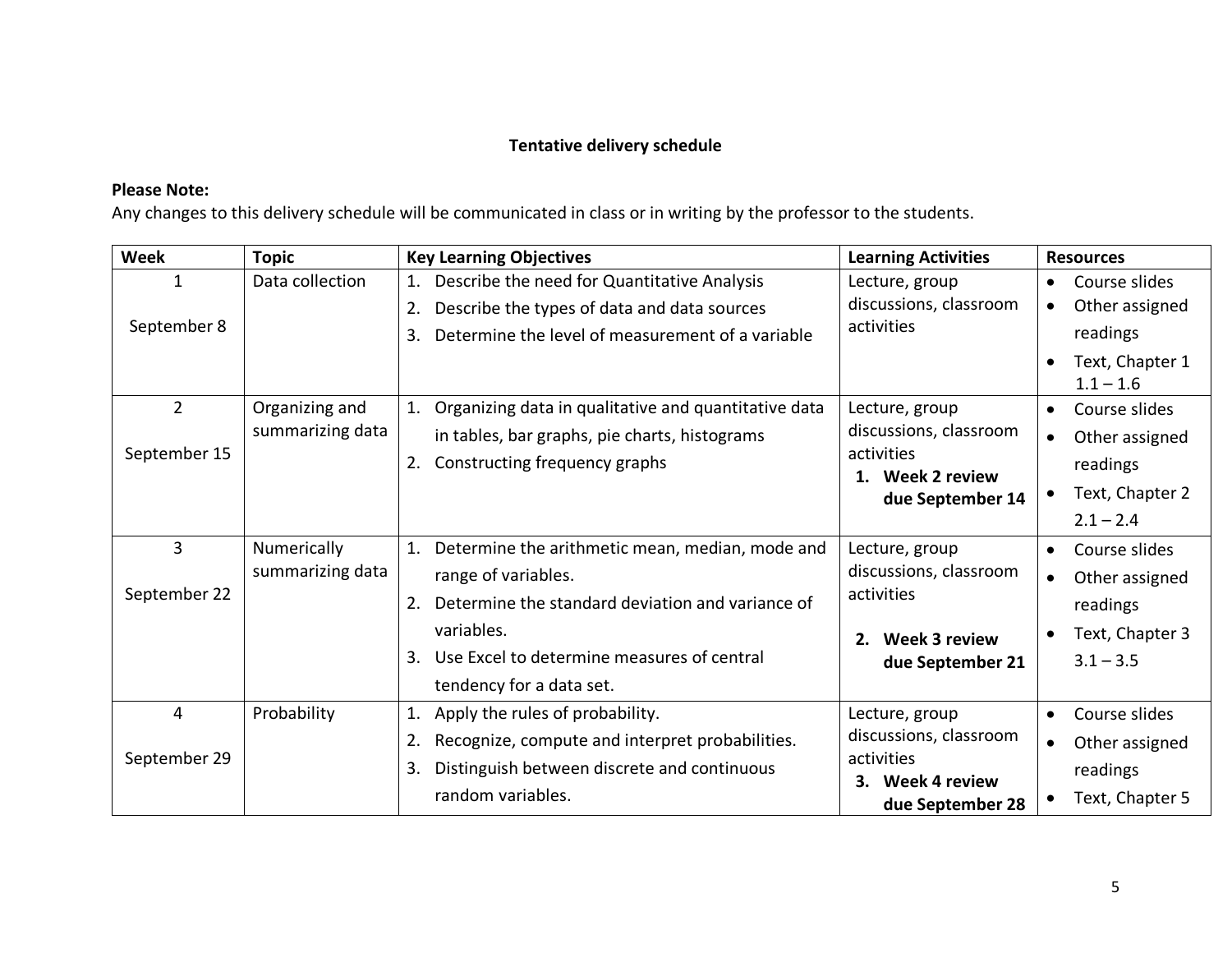| <b>Week</b>                       | <b>Topic</b>                                                       | <b>Key Learning Objectives</b>                                                                                                                                                | <b>Learning Activities</b>                                                                          | <b>Resources</b>                                                                                                    |
|-----------------------------------|--------------------------------------------------------------------|-------------------------------------------------------------------------------------------------------------------------------------------------------------------------------|-----------------------------------------------------------------------------------------------------|---------------------------------------------------------------------------------------------------------------------|
|                                   |                                                                    |                                                                                                                                                                               |                                                                                                     | $5.1 - 5.4$                                                                                                         |
| $5\phantom{.}$<br>October 6       | Normal<br>probability<br>distribution<br>Mid-term review           | 1. Understand the normal distribution.<br>Graph a normal curve and understand the<br>2.<br>properties of a normal curve.<br>Describe the distribution of a sample mean.<br>3. | Lecture, group<br>discussions, classroom<br>activities<br>4. Week 5 review due<br><b>October 5</b>  | Course slides<br>Other assigned<br>readings<br>Text, Chapter 7<br>$\bullet$<br>$7.1 - 7.2$<br><b>Text, Chapters</b> |
|                                   |                                                                    |                                                                                                                                                                               |                                                                                                     | 1, 2, 3, 5 and 7                                                                                                    |
| 6<br>October 13<br>$\overline{7}$ | <b>FALL STUDY BREAK</b><br><b>NO CLASS</b><br><b>MID-TERM EXAM</b> |                                                                                                                                                                               |                                                                                                     |                                                                                                                     |
| October 20                        |                                                                    |                                                                                                                                                                               |                                                                                                     |                                                                                                                     |
| 8<br>October 27                   | Sampling<br>distributions                                          | Describe the distribution of the sample mean<br>1.<br>Describe the distribution of the sample proportion<br>2.                                                                | Lecture, group<br>discussions, classroom<br>activities<br>5. Week 8 review due<br>October 26        | Course slides<br>$\bullet$<br>Other assigned<br>readings<br>Text, Chapter 8<br>$8.1 - 8.2$                          |
| 9<br>November 3                   | Confidence<br>intervals                                            | Understand confidence intervals.<br>1.<br>Identify when we use and apply some of these<br>2.<br>concepts in our real work - use examples.                                     | Lecture, group<br>discussions, classroom<br>activities<br>6. Week 9 review due<br><b>November 2</b> | Course slides<br>Other assigned<br>$\bullet$<br>readings<br>Text, Chapter 9<br>$\bullet$<br>$9.1 - 9.2$             |